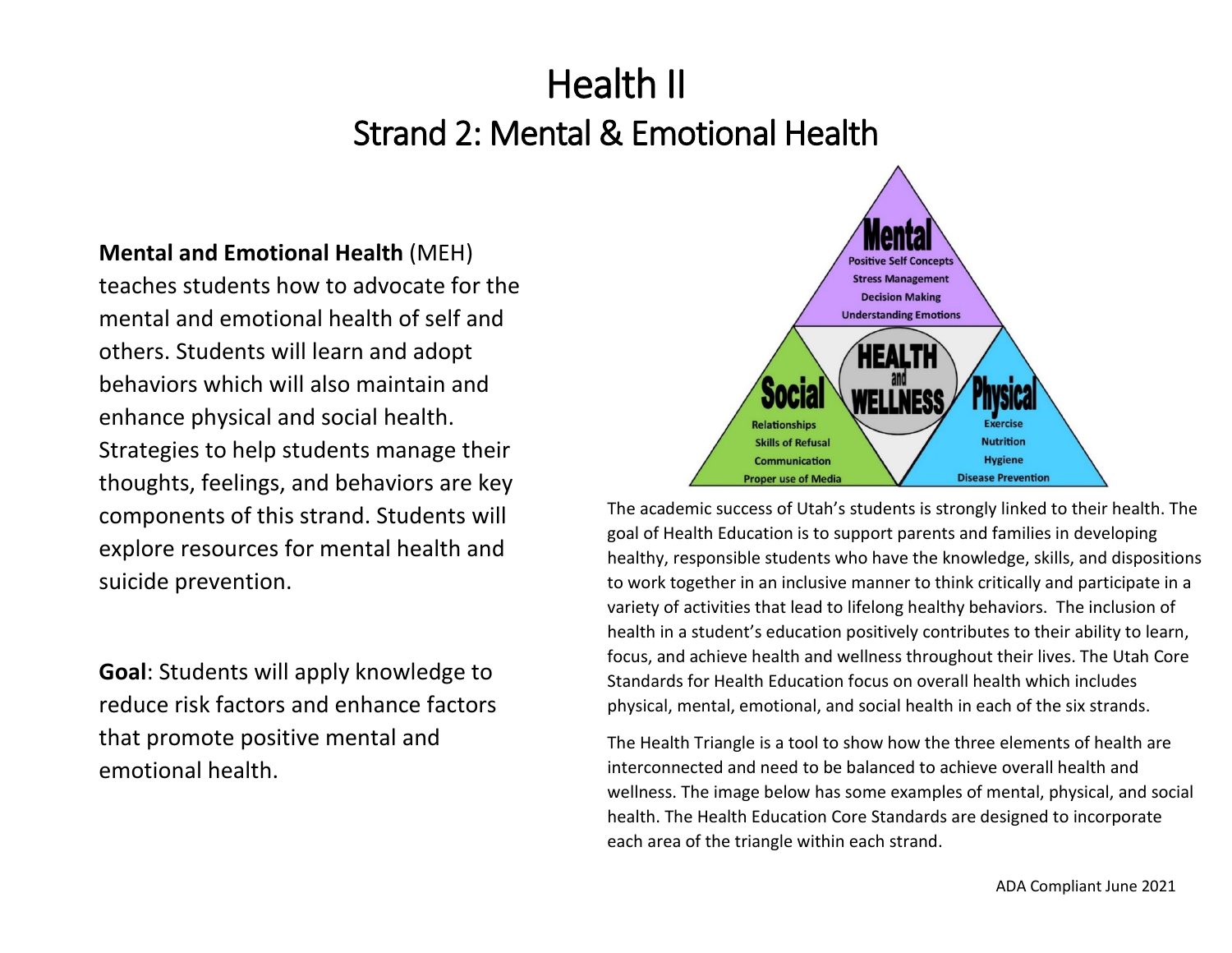# **Standard HII.MEH.1** Apply stress management techniques to a personal stressor and evaluate their effectiveness. **Concepts and Skills to Master**  • Students select a stress management prevention technique to practice all week and then share the effectiveness (e.g., Stress articles, CALM app, exercises, art therapy, music, funny videos, coloring pages, meditation). • Distinguish and examine individual stressors (eustress and distress). • Botvin LST Lesson. **Critical Background Knowledge** Standard HI.MEH.1: Explore a variety of stress management techniques and choices that will manage and reduce stress **Related Standards: Current Grade Level** Standard HII.HF.4: Develop resiliency skills. **Standard HII.MEH.2** Research current modes of technology and media use and how they impact mental and emotional health. **Concepts and Skills to Master**  • Botvin LST Lesson. • PSA/pamphlet/posters: Effects of technology on mental and emotional health of self, peers, or family. • Evaluate personal electronic use and analyze the impact on mental, emotional, and physical health (e.g., social interactions, sleep, anxiety, depression, poor eating habits, physical activity) and create a personal plan that promotes positive mental and emotional health. • Create a comparative list of advantages and disadvantages of social media and technology. Evaluate personal use and reflect or discuss at the end of the time period. **Critical Background Knowledge** Standard 6.MEH.3: Describe the influence of culture and media, including social media, on self-esteem and body image. **Related Standards: Current Grade Level** Standard HII.SDP.3: Practice responsible ways to communicate online, via text, or through other electronic means and how to respond to inappropriate contact or sexual advances online, via text, or through other electronic means. Standard HII.SAP.2: Evaluate media and marketing tactics used to promote alcohol, tobacco, nicotine, and other drug products. Standard HII.N.3: Describe how family, peers, media, and day-to-day activities influence food choices. Standard HII.HD.8d: Evaluate the potentially positive and negative impacts of technology and social media in relationships and strategies to use technology and social media safely emphasizing the value of face-to-face communication. **Standard HII.MEH.3**

Explore ways individuals, families, and communities can understand, accept, and reduce the stigma of individuals with mental health disorders.

ADA Compliant June 2021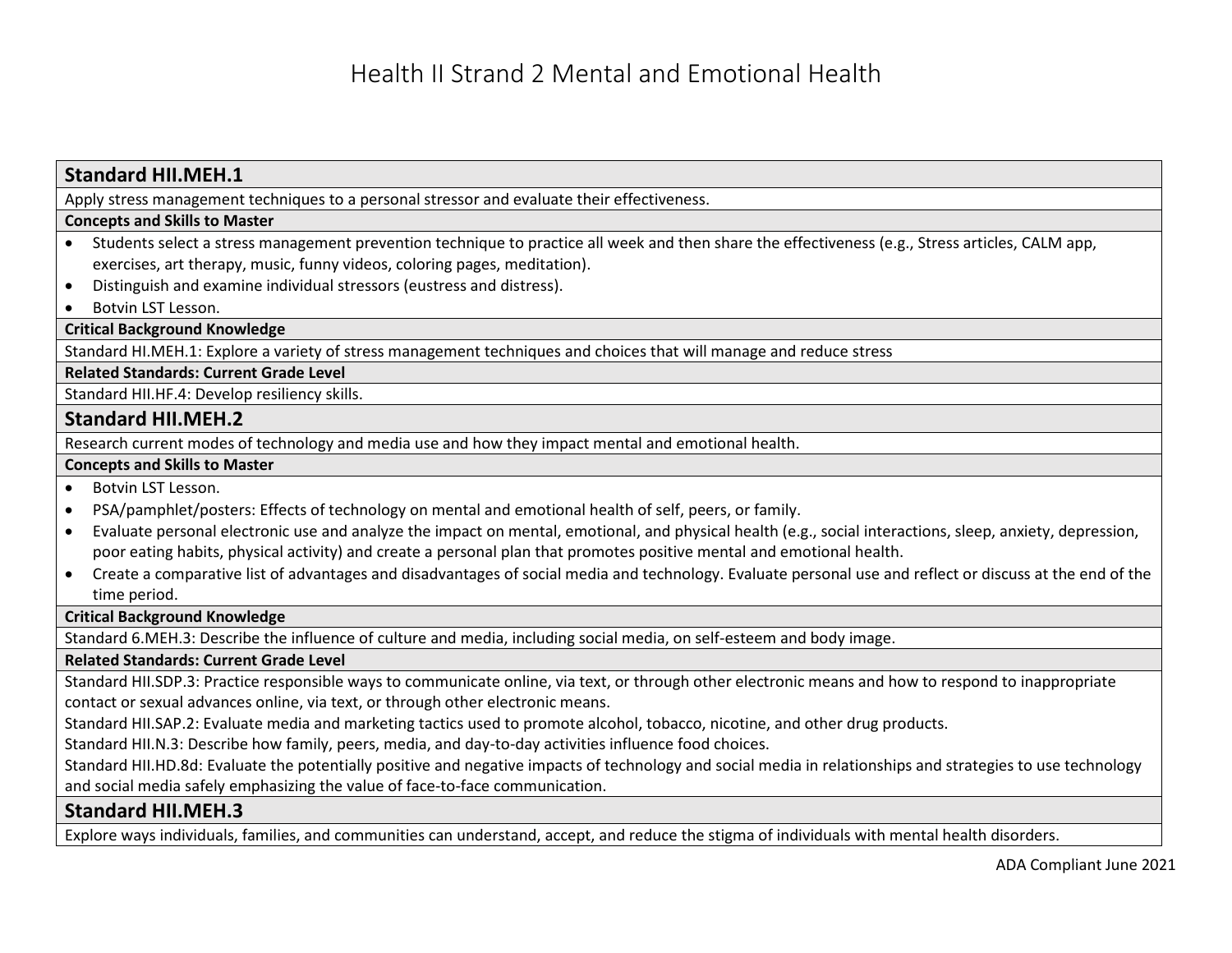#### **Concepts and Skills to Master**

- Talk about how mental health disorders are similar to physical disorder and the need for medical attention is the same.
- Identify the need to get help, and where to find it.
- Develop a plan to change the stigma associated with mental disorders.

#### **Critical Background Knowledge**

Standard HI.MEH.2: Identify the risk factors for development and the prevalence of mental health disorders, explain the importance of early intervention and treatment, and locate valid and reliable health services.

#### **Related Standards: Current Grade Level**

Standard HII.MEH.4: Research school and community mental health resources and determine when professional health services may be required. Standard HII.N.6: Explain the effects of disordered eating and eating disorders on healthy growth and development.

## **Standard HII.MEH.4**

Research school and community mental health resources and determine when professional health services may be required.

#### **Concepts and Skills to Master**

- Resource Health List- Have students write down the resources, create a poster, store numbers in phone, or download apps (e.g., Suicide Hotline, local crisis service, SafeUT).
- Research common mental health illnesses and how to facilitate getting the individual help. (Could use research paper to tie to ELA standards)

#### **Critical Background Knowledge**

Standard HI.MEH.2b: Demonstrate how to ask for and offer assistance to enhance the health of self and others in harmful situations.

#### **Related Standards: Current Grade Level**

Standard HII.MEH.3: Explore ways individuals, families, and communities can understand, accept, and reduce the stigma of individuals with mental health disorders.

Standard HII.SDP.6: Research preventive measures for chronic and infectious health conditions, and the physical, mental and emotional, social and economic effects on self and society.

Standard HII.SAP.6: Demonstrate how to talk with a health care provider about prescription options, effectiveness, side effects, and interactions of medications.

Standard.HII.HD.7: Identify accurate and credible resources for sexual health, development, and relationships, and identify who and where to turn to for help (for example, parent, clergy, relative, health care provider, teacher, counselor).

# **Standard HII.MEH.5**

Research and demonstrate knowledge of risk factors and warning signs of suicide and know how to seek help when needed.

#### **Concepts and Skills to Master**

- School counselor or guest speaker may be a useful resource for this standard.
- Research warning signs and risk factors related to suicide through a presentation.
- Identify local resources and trusted adults to seek help when needed.

#### **Critical Background Knowledge**